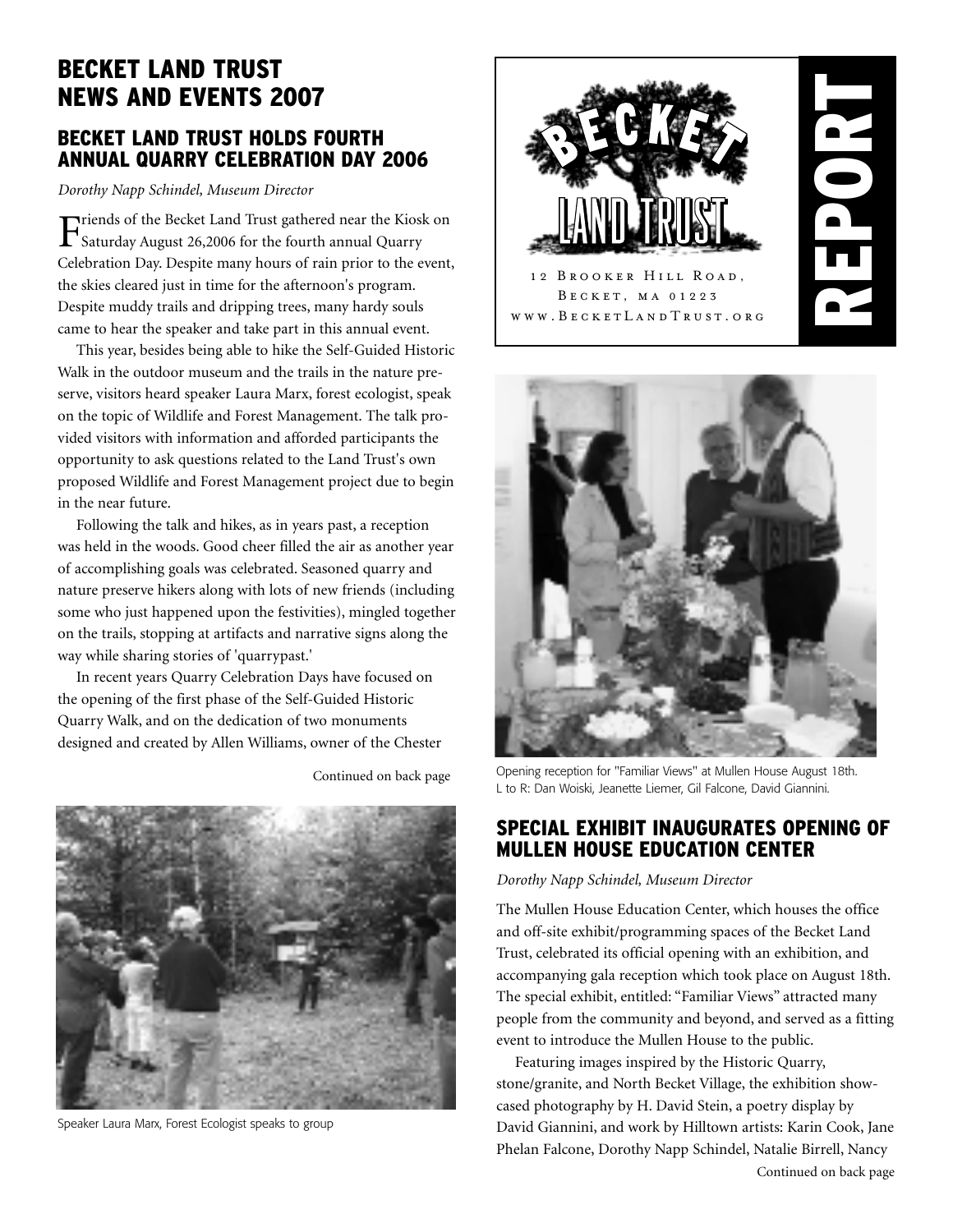### **PRESIDENT'S LETTER** STATE OF THE TRUST 2007

*Ken Smith, President*



At our annual events day in August 2006, we inaugurated our Wildlife and Forest Management Plan. As stewards of this property our goal is to improve the wildlife habitats on the property and to preserve and increase diversity among the plants and animals.

Our self-led Historic Quarry Walk continues to be a highlight for visitors. We

have 14 granite posts that mark significant sites at the Quarry. We are seeking funding for the completion of Phase 2 of the Quarry Walk, which will take people to an additional 14 sites.

2006 saw the completion of Phase One of the Mullen House Education Center renovation project, where the Becket Land Trust maintains seasonal exhibits and office space. There is a new slate roof and the foundation and basement of the building have been stabilized. The Center is ready for three season use and will see a number of summer events that will be open to the public and staffed by docents to answer questions and help visitors learn about the Historic Quarry through our exhibit and video footage.

The Land Trust Board of Directors has determined, through comments left by visitors at the Kiosk, that there is a prevalent sense on the part of hikers, that the Quarry is a lot like a State Park. We have been asked to provide trash receptacles and toilet facilities. It is essential to the ongoing success of the Quarry that everyone realize that this is a recreational and educational resource that belongs to everyone who uses it and it is up to all of us to take care of it and participate in the maintenance and upkeep of the property. Please carry out everything you bring in.

We have four scheduled workdays, each with its own focus. Please see the calendar for more information. I encourage everyone to join us in our hands-on effort to keep the Quarry clean, safe and fun.

The BLT continues to be involved in other land preservation efforts. We work with The Nature Conservancy and Berkshire Natural Resources Council to identify and pursue sensitive properties for preservation and protection.

Thank you for your continued support.

### **BECKET LAND TRUST SEEKS VOLUNTEERS FOR VARIED PROJECTS**

*Neil Toomey, Vice President*

The Becket Land Trust Historic Quarry and Forest, a 325 acre forest preserve has been a source of education and enjoyment for many of us in the hill towns for six years now. Many people enjoy the miles of hiking trails, and the interpretive historic trails describing our shared link to the local granite industry. We have also designed, and are beginning to implement both a Wildlife Management Plan, and a Forest Management Plan. Now we need your help in maintaining this property. All are welcome. People with expertise in forestry, wildlife management, historical interpretation, or historical stabilization of the sites at the quarry are needed. We have a crew currently working on stabilization of the last remaining standing derrick at the quarry, and I know that there are many in the hilltowns who would enjoy working on projects such as this. Anyone interested in working as a volunteer or volunteer leader, please call the Becket Land Trust office at 413 623-2100 or e-mail

historicquarry@becketlandtrust.org to let us know how you would like to get involved. We welcome your participation.



Reconstructing the Wooden Derrick and the Bullwheel

#### MULLEN HOUSE EDUCATION CENTER

Volunteers are needed for docent duties at the Center and, possibly at the Quarry also. Please help us explain our mission and exhibits at either or both locations to interested members of the public. Call Sid Cholmar at 623-6040 for more information.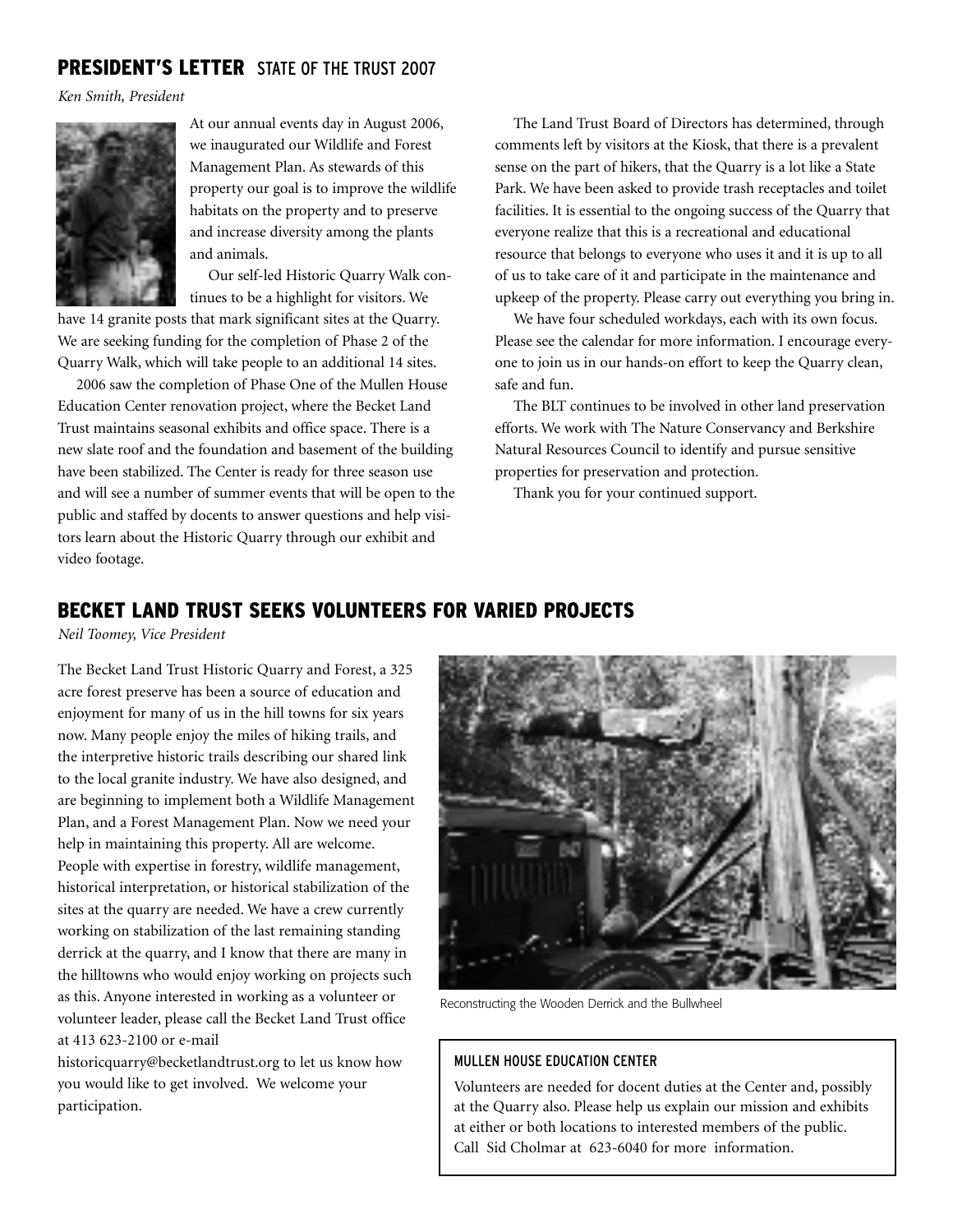## **MUSEUM EDUCATION HIGHLIGHTS, CATALOGUE #1**

Excerpts from the Oral History Project *By Eve Cholmar, Oral History Project Director and Dorothy Napp Schindel, Museum Director*

#### INTERVIEWS WITH IVA BARSTOW AND ESTHER MOULTHROP ON DECEMBER 1, 2001

Iva Turner Barstow and Esther Edith Turner Moulthrop were the daughters of Edna and James Burwell Turner. He was the foreman at the Chester - Hudson Granite Company from 1895 to 1945. In the year 2001, both Iva and Esther were kind enough to give us details about quarry and Becket related life in the late 19th through the early 20th century.

Iva Turner Barstow was born on August 11, 1914. She attended Westfield Normal School where she received her teacher's certificate. She then taught school in Colraine, Massachusetts for one year. On June 27, 1936 she married Roger Barstow. They had two children, Ruth and Kenneth, and lived in Hadley, Mass. where her husband had a trucking company. She is now a resident of Evergreen Health Care Center in Stafford Springs, Connecticut.

Esther Edith Turner Moulthrop was born on March 30, 1910 and died April 10, 2004. She taught in Tyringham for a while where she met her husband, Wendell Moulthrop. They married on July 22, 1939. She followed him to various posts during the war, except for those years when she lived in Becket at the Old Homestead, which her parents built. Esther and Wendell had three daughters, Judy, Nancy and Holly. Esther, who had a master's degree in teaching, taught for twenty-eight years, mostly in Otis. Later in life, she drove Barbara Davis, a dedicated volunteer at the Becket Athenaeum, who also had a master's degree, to the Westfield State College where they both received Library Science Masters degrees.

IMPORTANT: During the interviews there were many starts and repeats. Therefore, the following notations are only direct quotes when shown in quotation marks.

#### FROM THE INTERVIEW WITH IVA:

*Uncle George was down in the quarry. Mr. Burley sat in a hut overlooking the hole and mimicked directions from people at the bottom to people at the derricks.*

*"All came with their dinner pails….wonderful workmen…talented…Finnish and Italian…lived in Chester.*

*Lunchtime was a happy time. "Father sometimes gave them a good treat."*

*At home he would make an oyster stew or beef stew for them. The Turners lived on Benton Hill Road, two miles from quarry. (Esther tells how they bought the property.) He drove their horse hitched to a wagon to work.*

*There was a path around to get into the hole but "derrick lifted*

*uncle up on platform put up on the derrick" and that is how he came up for lunch, etc.*

*A lot of steam was made by the machinery and father would make lunch with that heat.*

*There were so many Turners in the area that it was called Turnerville. Father would hire "wayward" boys. He would have to go see Judge Hibbard to report on their behavior. Also, had to go to Westfield for the same reason. (Esther said they were not really bad. They would be water or derrick boys.)*

*Everyone went to Becket Center Church. There was a big group of young people. They would say "let's go up to Iva's house…let's go up to Turners." The Turners had two cows, hens and an ice house. The kids all had cars. The boys would get ice from Horn Pond and salt, the girls would get the ice cream freezer ready and mix eggs, cream, sugar, vanilla and Postum (dissolved). They loved Postum ice cream. Everyone cranked until it was ready.*

*Father worked in Chester in the winter. Quarry would open when roads were passable. All the finishing work, including lettering, was done in Chester. It was all done by hand.*

*On Route 2, Mohawk Trail at the Summit House there is an elk mounted on granite that came from the quarry. It was so heavy they had to back truck up that hill.*

#### FROM THE INTERVIEW WITH ESTHER:

*Parents lived in a shack near the grandparents. Then the land on Benton Hill Road became available. Father bought it for \$1,000. He went to Chester and borrowed the money.*



WEIGHTED AT **MOULTING** 

Esther Turner Multhrope as bride

*Before the railroad, six teams of horses on big strong wagons would transport the granite. The Holyoke Dam was made with Chester Hudson Quarry granite. Esther has the order books (\*SEE ILLUSTRATION of some copies of the pages from our collection). Shows where stones were sent.*

*The monument across from Center Church was made by her father. It was a big slab, he cut it out to size and made room for the bronze inscription. It listed all the community members.*